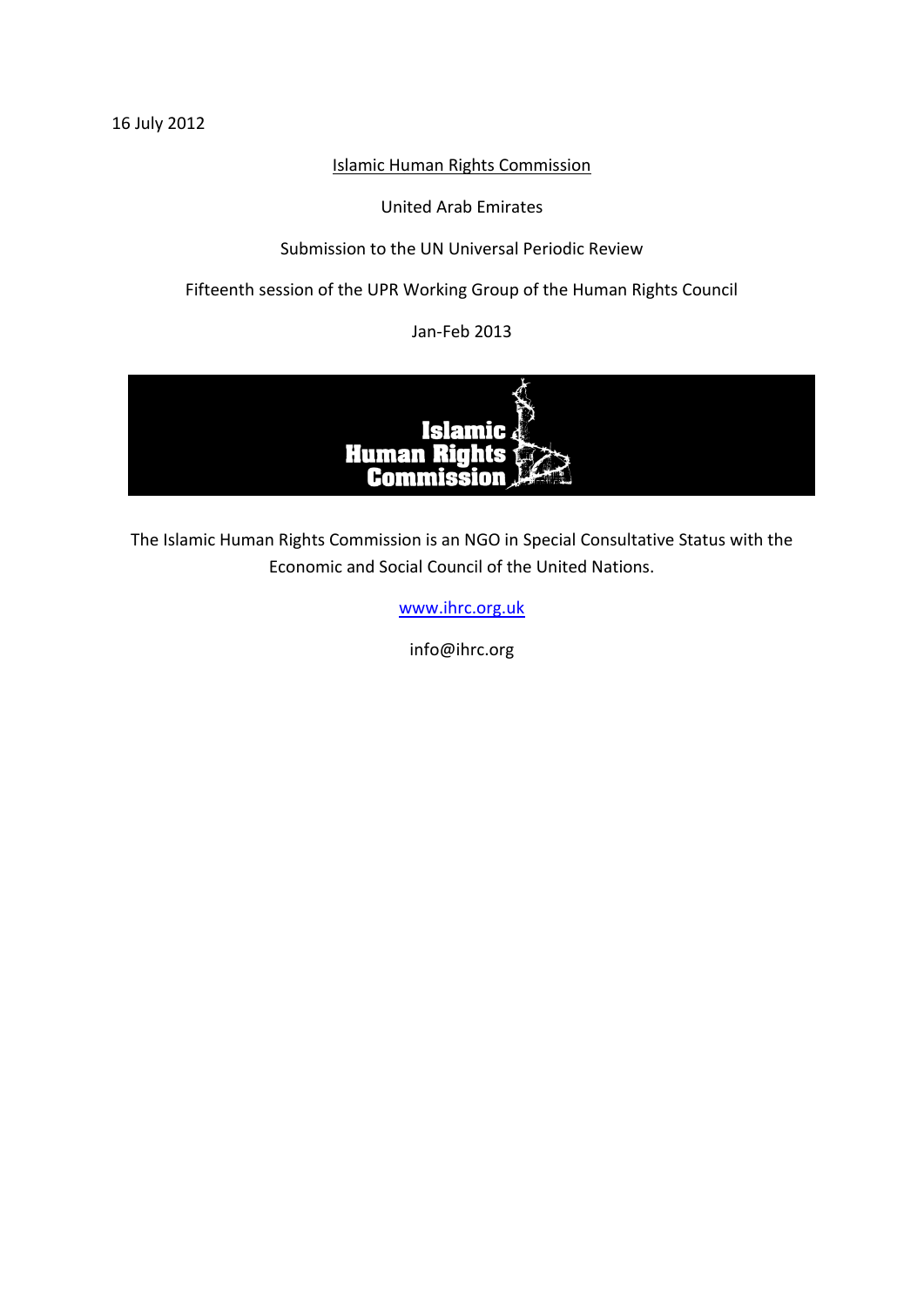### **Executive Summary**

In this submission, Islamic Human Rights Commission provides information under section B, C, D and E as stipulated in the General Guidelines for the Preparation of Information under the Universal Periodic Review:

- Under section B, IHRC raises concerns over the plight of immigrant workers in UAE that do not have basic facilities and rights as employees.
- Section C highlights IHRC's condemnation of the invasion of Bahrain by UAE, whose troops are assisting in crushing pro-democracy activists.
- In Section D, IHRC highlights the discriminatory treatment that Shia minorities are suffering at the hands of UAE authorities.
- In Section E, IHRC makes a number of recommendations for actions by the international community in the areas of concern.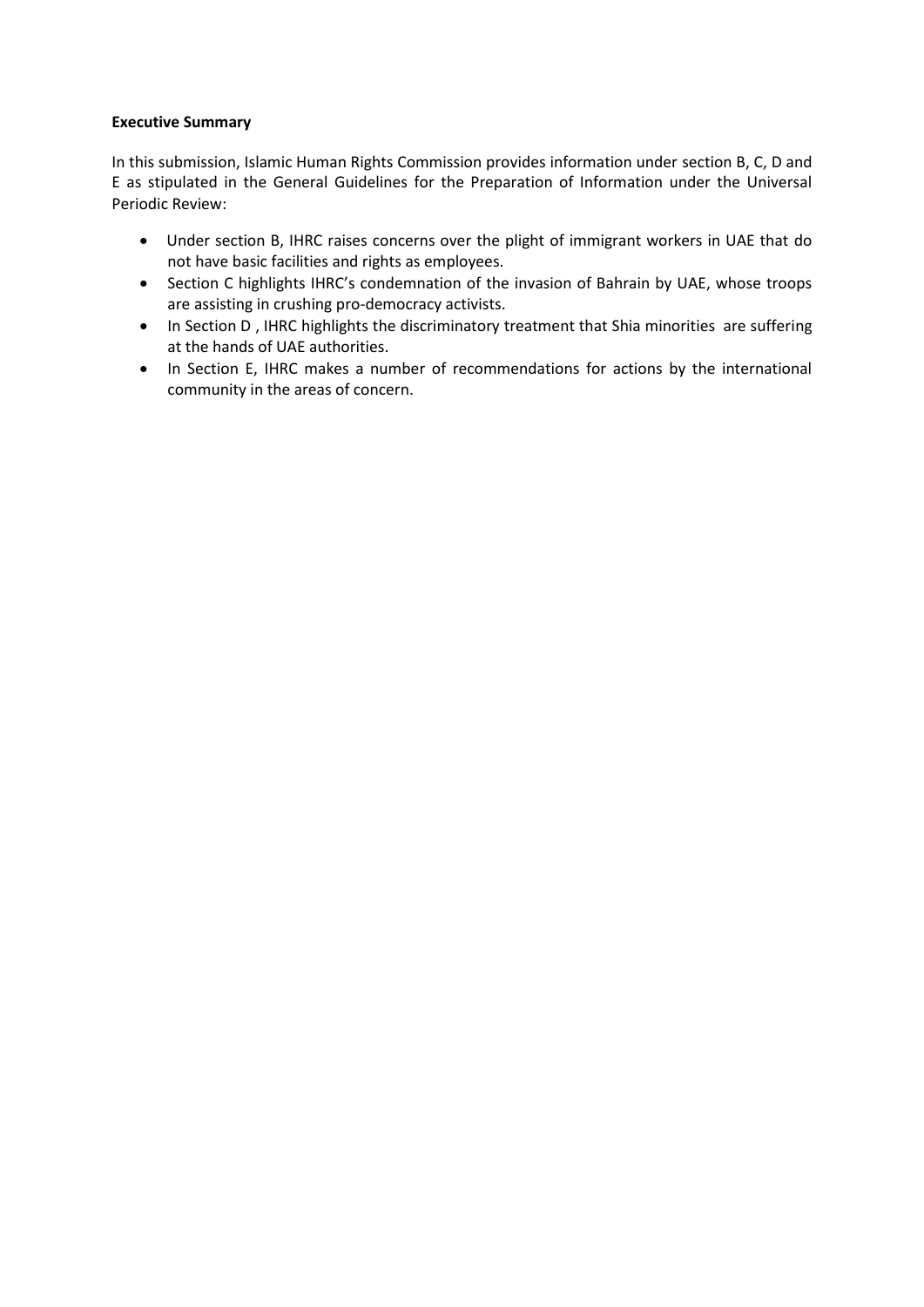### B. **Exploitation of Migrant Workers**

In the UAE migrants,- particularly migrant workers-, make up the majority of the resident population of the country and account for  $90^1$  per cent of its work force. Despite being the backbone of the UAE's economy these workers lack the rights associated with citizenship and thus face a variety of restrictions to their rights. To start with to obtain a visa needed to work in the UAE, these migrant labours have to pay heavy fees to labour supply agencies in their home countries that are contracted to supply labour to construction companies in the UAE. Migrant workers often pay exorbitant fees to labour supply agencies in their home countries to secure visas to work in the UAE. Often from poor backgrounds, these workers often sell valuables, homes, or land in order to secure these visas; or take out loans to pay the fees at high interest rates that create even further debts. Upon arrival in the UAE, they find themselves signing work contracts on the worst possible terms. UAE law prohibit agencies from charging high recruitment fees but this law is not enforced.

Apart from the expensive hiring process the other main problems that are being faced by these workers include low or non-payment of wages, unsafe work environment, and the withholding of travel documents. These workers typically live eight to a room, sending home a portion of their salary to their families whom they do not see for years at a time. Also, often their salary is withheld to pay back loans, making them little more than indentured servants. Unfortunately the immigration sponsorship law of the UAE grants employers extraordinary powers over the lives of these workers. Workers that are not satisfied with their employment contract or working conditions have only two choice i.e. to quit their job while still owing thousands of dollars for the unlawful recruiting fees, or continuing to work in exploitative conditions. In practice this means that they do not have an option to demand better pay or living conditions, as UAE law does not protect the basic rights to form unions or strike.

Along with unfavourable employment law, labour law in the UAE generally favours the employers and is less centred on the rights of employees. The Ministry of Labour is often criticized for loosely enforcing these laws, most notably late or no wage or overtime payment for both blue collar and white collar employees. IHRC condemns these kinds of laws which discourage the free movement of labour, and give employers an unfair advantage in salary negotiations. The situation is even worse for female domestic workers in the UAE who suffer unpaid wages, food deprivation, long working hours, forced confinement and physical and sexual abuse. Although a standard contract for domestic workers was introduced in April 2007, it does not limit working hours or provide a weekly rest day, overtime or worker compensation.

The year 2011 saw some positive developments for migrant workers but more needs to be done. HRC is alarmed at this situation and condemn those laws in the UAE which lead to the inhuman treatment of migrant workers.

## C. **Repression in Bahrain**

In March 2011, the UAE sent troops to Bahrain along with other Gulf states such as Saudi Arabia to crush the pro-democracy uprising. IHRC condemn the military intervention of Saudi Arabian, UAE and Qatari troops that has resulted in the death of 12 civilians and over 2000<sup>2</sup> people wounded.

<sup>1</sup> 1 http://www.nytimes.com/2007/08/05/world/africa/05iht-dubai.3.6990197.html?pagewanted=all 2 http://www.ihrc.org.uk/events/9613-protest-against-attacks-in-bahrain